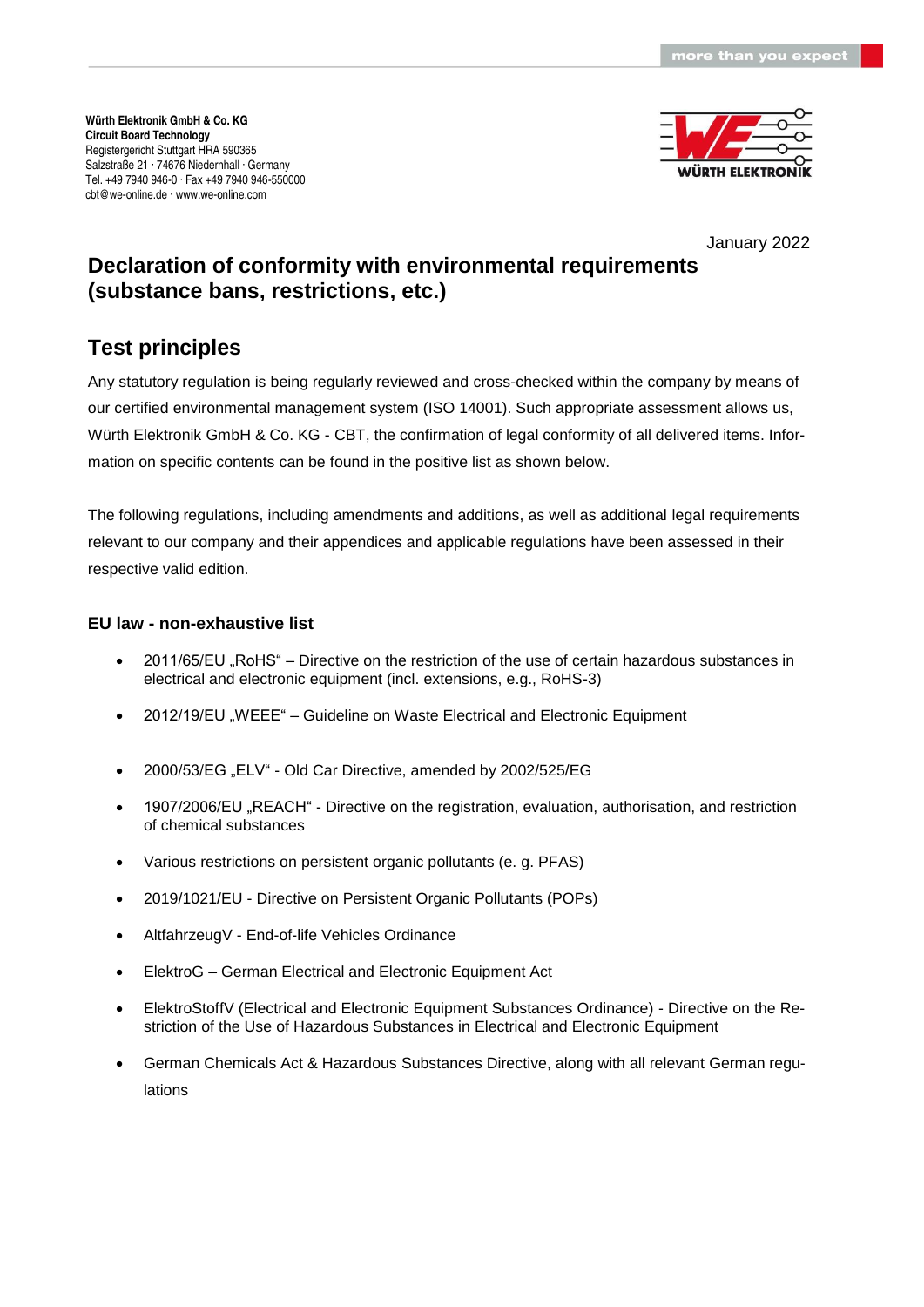

### **Non -EU- legislation**

- EPA regulation TSCA Ban on PIP, Deca-BDE etc.
- California Act, Proposition 65 continuously updated list with more than 400 substances, prohibition, or obligation to notify
- China RoHS II- Directive (GB/T 26572-2011)
- Canada POPRC

These and other regulations of NON- EU countries have no direct effect on manufacturing in Germany. However, customers may be affected when exporting to third party countries (country of destination). The positive list of ingredients shows whether the respective regulations are fulfilled.

## **Ingredients of printed circuit boards - Positive list**

| <b>Material name (substances)</b>              | <b>Identification</b>             |
|------------------------------------------------|-----------------------------------|
| Epoxy resin containing halogen (bromine) or    | CAS-No. not applicable            |
| halogen-free phosphorus-modified, fully cured  | (not classified according to CLP) |
| (base material)                                |                                   |
| Glass fibres (reinforcement)                   | CAS-No. 65997-17-3                |
| Aluminium hydroxide (filler)                   | CAS-No. 21645-51-2                |
| Copper (conductors)                            | CAS-No. 7440-50-8                 |
| Solder surfaces, alternatively:                |                                   |
| Nickel-gold (solder surface)<br>a)             | CAS-No. 7440-02-0 / 7440-57-5     |
| contains cobalt $<$ 1% in the gold content     | CAS-No. 7440-48-4                 |
| Tin (soldering surface)<br>b)                  | CAS-No. 7440-31-5                 |
| Lead-tin (soldering surface)<br>C)             | CAS-No. 7439-92-1 / 7440-31-5     |
| Novolak/Epoxy acrylates halogenated (bromin-   | CAS-No. not applicable            |
| ated) or halogen-free phosphor-modified, fully | (not classified according to CLP) |
| cured (soldermask and print)                   |                                   |

**Substances other than those mentioned above are not contained in circuit boards supplied by Würth Elektronik GmbH & Co. KG Circuit Board Technology!** 

**If you need the ingredients for your specific item, please order a material data sheet.**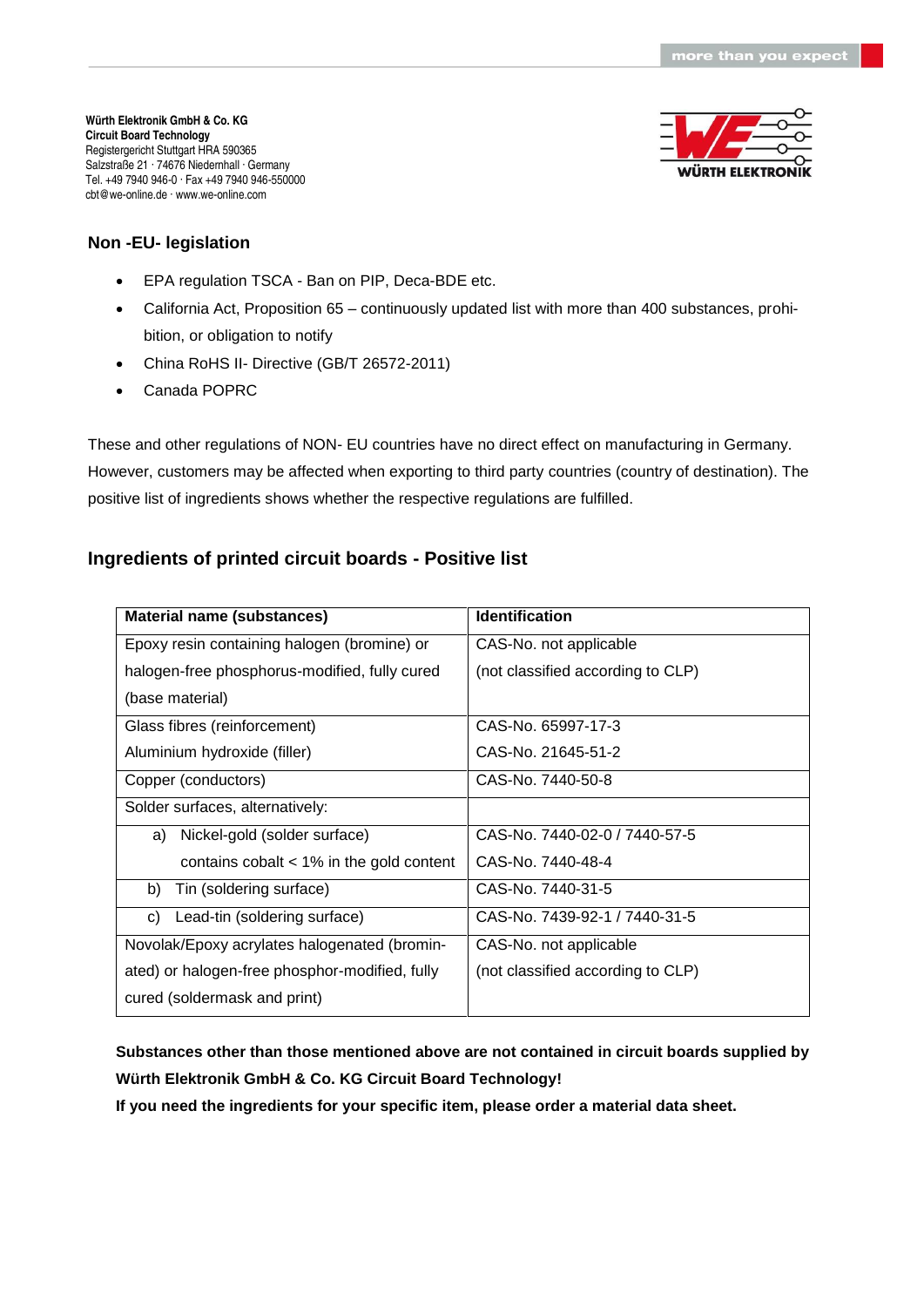

## **RoHS**

#### **Exceptions**

According to RoHS, products containing lead (printed circuit boards with lead-tin-HAL surface) may only be used if the final product falls under one of the corresponding RoHS exemptions. The duty for applying an exemption approval lies with the manufacturer of the final product.

### **Flame retardants (with and without halogen content)**

Printed circuit boards made of halogen-containing base material contain bromine, but no free TBBPA. Standard epoxy materials do not contain any other halogen-containing flame retardants or additives. Therefore, both halogen-containing and halogen-free printed circuit boards are not hazardous waste. The disposal of our products is subject to the European regulations (e.g., WEEE, ELV, Waste Incineration Directive) as well as the respective national regulations. Recycling by appropriate specialist companies is possible and recommended.

## **REACH**

Würth Elektronik GmbH & Co. KG Circuit Board Technology, as a manufacturer of electronic products, is a so-called "downstream user" in the sense of REACH. All products supplied by Würth Elektronik GmbH & Co. KG are classified as articles according to the REACH regulation. Furthermore, no substances are exposed from these articles under normal and reasonably foreseeable conditions of use. The products supplied are therefore not subject to registration. Würth Elektronik GmbH & Co. KG Circuit Board Technology is generally not subject to the obligation to prepare safety data sheets.

## **Registration and information requirements in the supply chain (REACH Article 33 / SVHC)**

Only substances and mixtures for which the information required by REACH (EU-MSDS) from suppliers / distributors is available are used for production.

Furthermore, Würth Elektronik GmbH & Co. KG undertakes to regularly follow the updates of the REACH requirements and to compare them with the substance information (see above), in particular the extensions of the candidate list as well as the inclusion of substances in the REACH Annexes, Candidate List of Substances of Very High Concern (SVHC), REACH Annex XIV (authorisation) and Annex XVII (restrictions).